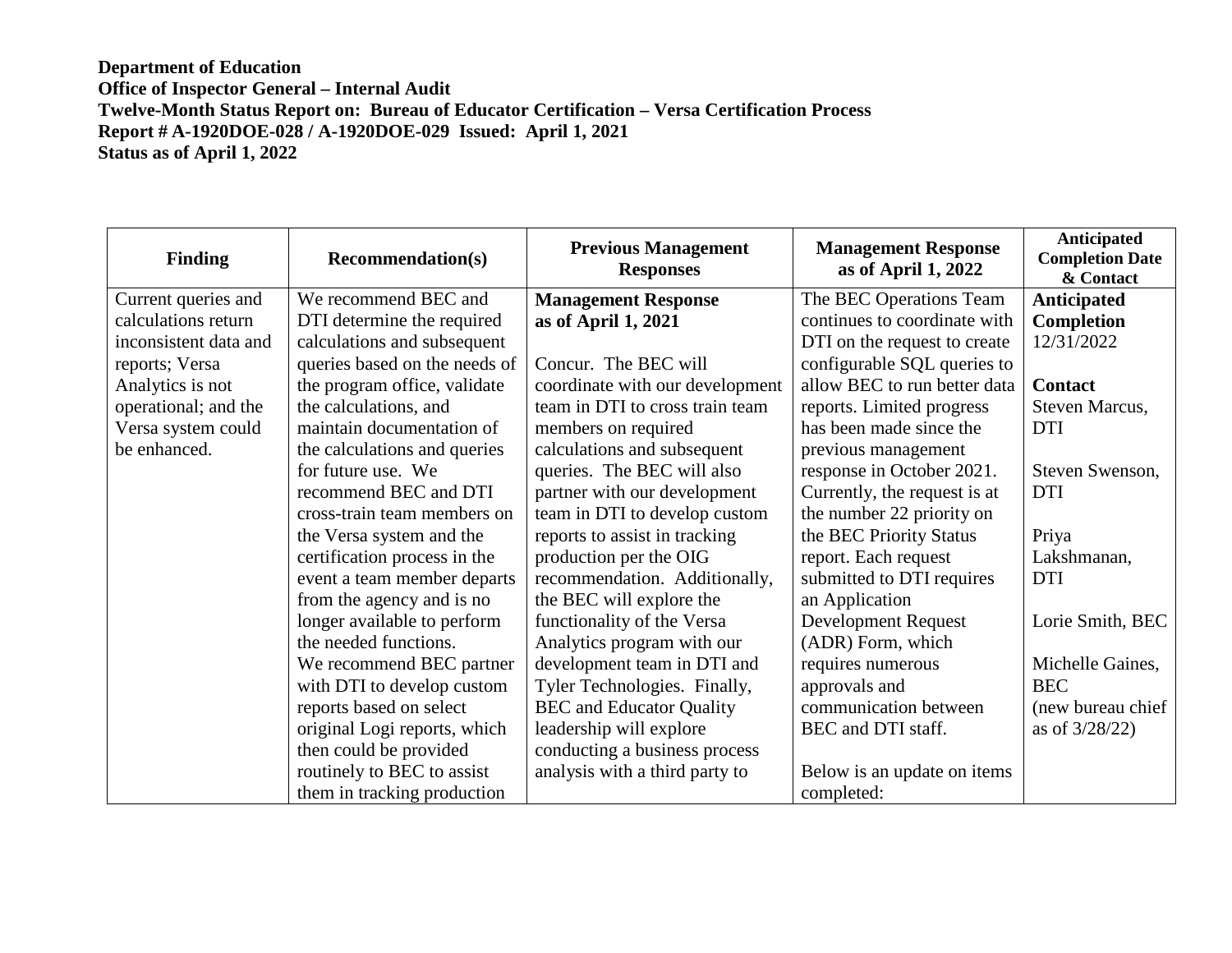| <b>Finding</b> | <b>Recommendation(s)</b>                                                                                                                                                                                                                                                                                                                                                                                                                                                                                                                                                                                                                                                                                       | <b>Previous Management</b><br><b>Responses</b>                                                                                                                                                                                                                                                                                                                                                                                                                                                                                                                                                                                                                                                                      | <b>Management Response</b><br>as of April 1, 2022                                                                                                                                                                                                                                                                                                                                                                                                                                                                                         | Anticipated<br><b>Completion Date</b><br>& Contact |
|----------------|----------------------------------------------------------------------------------------------------------------------------------------------------------------------------------------------------------------------------------------------------------------------------------------------------------------------------------------------------------------------------------------------------------------------------------------------------------------------------------------------------------------------------------------------------------------------------------------------------------------------------------------------------------------------------------------------------------------|---------------------------------------------------------------------------------------------------------------------------------------------------------------------------------------------------------------------------------------------------------------------------------------------------------------------------------------------------------------------------------------------------------------------------------------------------------------------------------------------------------------------------------------------------------------------------------------------------------------------------------------------------------------------------------------------------------------------|-------------------------------------------------------------------------------------------------------------------------------------------------------------------------------------------------------------------------------------------------------------------------------------------------------------------------------------------------------------------------------------------------------------------------------------------------------------------------------------------------------------------------------------------|----------------------------------------------------|
|                | on a daily, weekly, monthly,<br>and quarterly basis. We<br>additionally recommend<br>BEC and DTI engage in<br>discussions with the Versa<br>vendor regarding the<br>inability to use the Versa<br>Analytics tool purchased as<br>part of the contract. We<br>recommend BEC conduct a<br>cost analysis for enhancing<br>the Versa system in order to<br>make key dates visible to<br>users. We additionally<br>recommend BEC and DTI<br>consider continuation of the<br>previous request for quote to<br>procure the services of an IT<br>professional to assess the<br>Versa system and BEC<br>business processes and<br>produce a gap analysis to<br>identify areas where system<br>enhancements could better | identify potential areas for<br>enhancement.<br><b>Management Response</b><br>as of October 1, 2021<br>The BEC Operations Team has<br>been coordinating with DTI to<br>develop configurable SQL<br>queries that will allow the BEC<br>to run custom reports. The PPM<br>ticket was generated shortly after<br>the conclusion of the audit, and<br>this effort was approved by DTI<br>leadership on 08/04/21. This<br>work is currently in<br>development, with an anticipated<br>completion of late 2021, possible<br>early 2022. The developer<br>assigned to the BEC is currently<br>working on this project, which<br>has been assigned PPM number<br>2113564711. This project has<br>been prioritized at number | November 2021:<br>$\bullet$<br><b>FDOE Budget</b><br>Office signed initial<br>Application<br>Development<br>Request (ADR)<br>Form<br>March 2022: BEC<br>received revised<br>ADR from DTI to be<br>signed by Educator<br><b>Quality Leadership</b><br>March 4, 2022:<br>$\bullet$<br>Signed by Educator<br><b>Quality Leadership</b><br>March 7, 2022: Sent<br>$\bullet$<br>to DTI Leadership<br>for signature (as of<br>$03/22$ - no response<br>received)<br>BEC experienced delays in<br>making progress on this<br>request to include: |                                                    |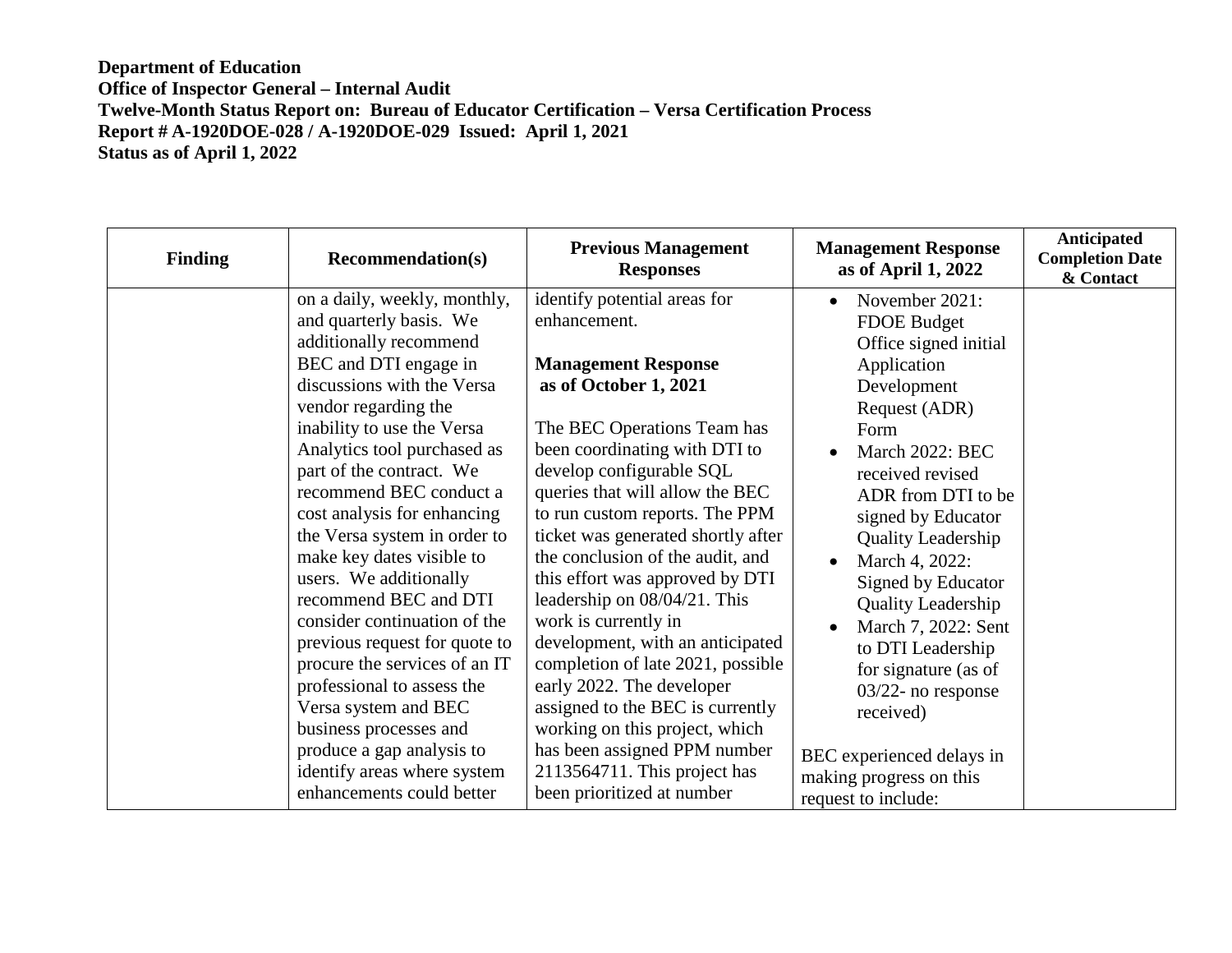| <b>Finding</b> | <b>Recommendation(s)</b>                                                                 | <b>Previous Management</b><br><b>Responses</b>                                                                                                                                                                                                                                                                                                                                                                                                                                                                                                                                                                                                                                                            | <b>Management Response</b><br>as of April 1, 2022                                                                                                                                                                                                                                                                                                                                                   | Anticipated<br><b>Completion Date</b><br>& Contact |
|----------------|------------------------------------------------------------------------------------------|-----------------------------------------------------------------------------------------------------------------------------------------------------------------------------------------------------------------------------------------------------------------------------------------------------------------------------------------------------------------------------------------------------------------------------------------------------------------------------------------------------------------------------------------------------------------------------------------------------------------------------------------------------------------------------------------------------------|-----------------------------------------------------------------------------------------------------------------------------------------------------------------------------------------------------------------------------------------------------------------------------------------------------------------------------------------------------------------------------------------------------|----------------------------------------------------|
|                | support the business<br>processes and ensure<br>competent, reliable data and<br>reports. | twenty on the BEC Priority<br>Status Report managed by the<br>BA assigned to BEC by DTI.<br>There are several other higher<br>priority tickets in front of this<br>effort, however as the<br>certification busy season is<br>coming to an end, this will be<br>moved to a higher priority soon.<br>The new DBA assigned to BEC,<br>Steven Swenson, has been<br>informed of the lack of<br>functionality with Versa<br>Analytics and will work with the<br>vendor to explore options to<br>vitalize this program. This<br>project has not been assigned a<br>high priority, as the data<br>elements required are<br>successfully being captured via<br>custom SQL reports run outside<br>of the VA system. | the departure of<br>$\bullet$<br>Daniel Moore as<br>bureau chief on<br>January 7, 2022. (A<br>new bureau chief<br>was selected in early<br>March 2022.)<br>other priority<br>$\bullet$<br>requests such as<br>those from the<br>legislature, division<br>leadership, and<br>public records taking<br>immediate priority<br>over this request.<br>staffing changes in<br>$\bullet$<br>DTI personnel. |                                                    |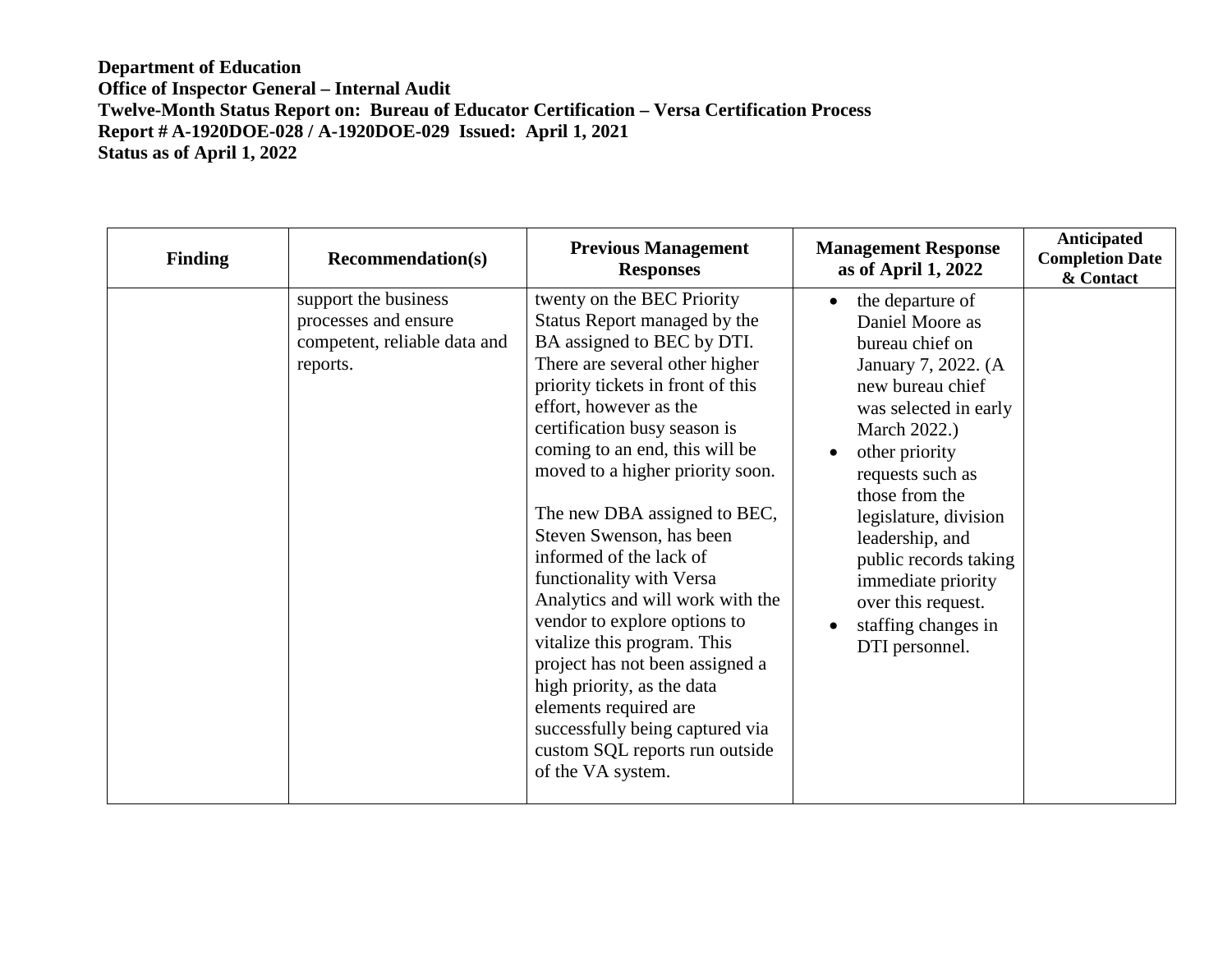| <b>Finding</b> | <b>Recommendation(s)</b> | <b>Previous Management</b><br><b>Responses</b>                                                                                                                                                                                                                                                                                                                                                                    | <b>Management Response</b><br>as of April 1, 2022 | Anticipated<br><b>Completion Date</b><br>& Contact |
|----------------|--------------------------|-------------------------------------------------------------------------------------------------------------------------------------------------------------------------------------------------------------------------------------------------------------------------------------------------------------------------------------------------------------------------------------------------------------------|---------------------------------------------------|----------------------------------------------------|
|                |                          | The BEC engaged in a business<br>process analysis with a<br>consultant secured by DTI, Dr.<br>Adam Briggs, a licensed PMP.<br>This business process analysis<br>was completed on 07/09/21, and<br>a summary of the analysis has<br>been included with this response.<br>The business process analysis<br>resulted in several<br>recommendations for<br>enhancement, many of which<br>have already been initiated. |                                                   |                                                    |
|                |                          | Anticipated Completion Date &<br>Contact<br>12/31/21<br>Steven Marcus, DTI<br>Daniel Moore,<br><b>BEC</b><br>Lorie Smith,<br><b>BEC</b><br>12/31/21                                                                                                                                                                                                                                                               |                                                   |                                                    |